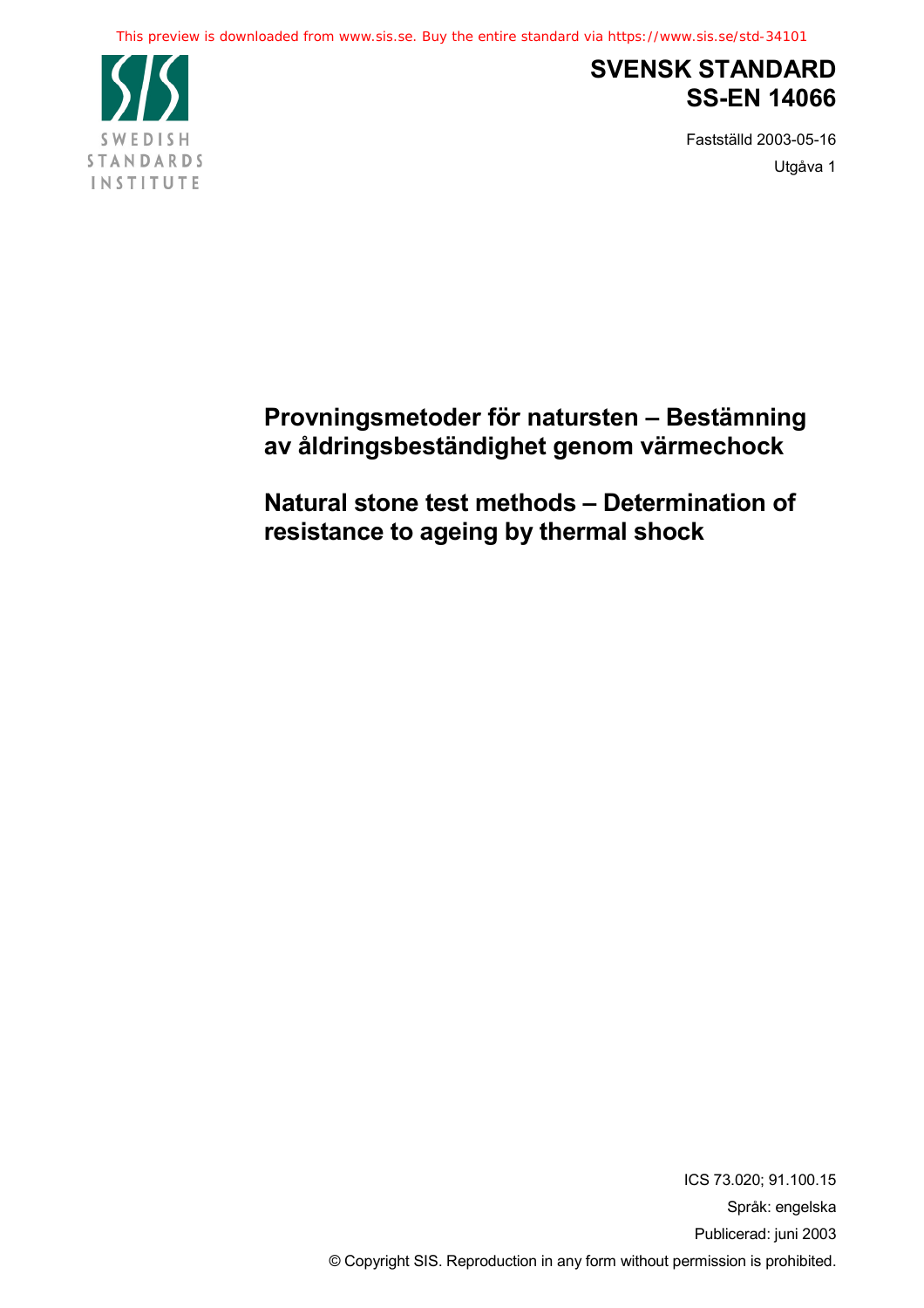Europastandarden EN 14066:2003 gäller som svensk standard. Detta dokument innehåller den officiella engelska versionen av EN 14066:2003.

The European Standard EN 14066:2003 has the status of a Swedish Standard. This document contains the official English version of EN 14066:2003.

Dokumentet består av 10 sidor.

Upplysningar om **sakinnehållet** i standarden lämnas av SIS, Swedish Standards Institute, tel 08 - 555 520 00.

Standarder kan beställas hos SIS Förlag AB som även lämnar **allmänna upplysningar** om svensk och utländsk standard. *Postadress*: SIS Förlag AB, 118 80 STOCKHOLM *Telefon*: 08 - 555 523 10. *Telefax*: 08 - 555 523 11 *E-post*: sis.sales@sis.se. *Internet*: www.sis.se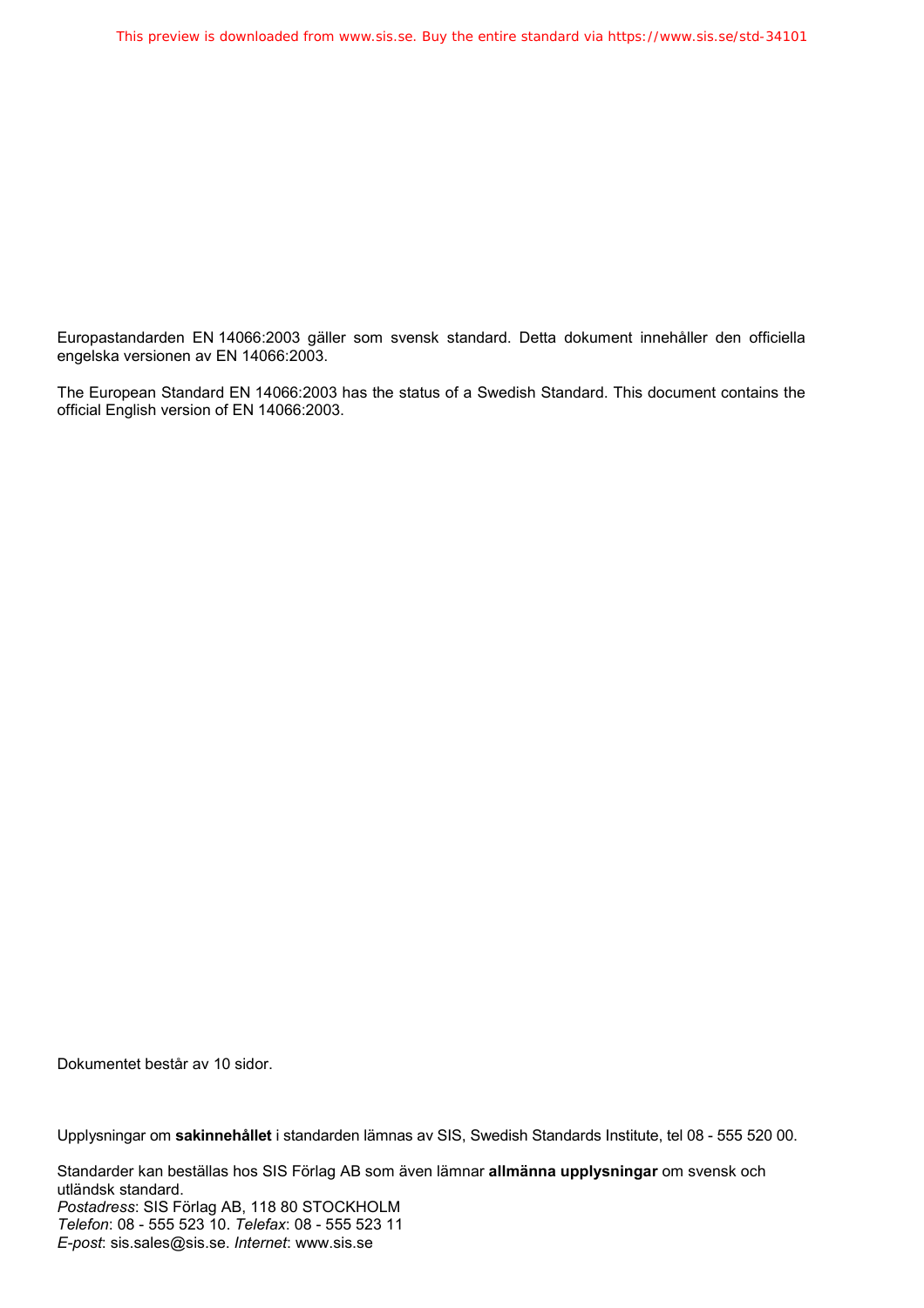# EUROPEAN STANDARD NORME EUROPÉENNE EUROPÄISCHE NORM

## **EN 14066**

April 2003

ICS 73.020; 91.100.15

English version

#### Natural stone test methods - Determination of resistance to ageing by thermal shock

Méthodes d'essai pour pierres naturelles - Détermination de la résistance au vieillissement accéléré par chocs thermiques

Prüfverfahren für Naturstein - Bestimmung des Widerstandes gegen Alterung durch Wärmeschock

This European Standard was approved by CEN on 20 February 2003.

CEN members are bound to comply with the CEN/CENELEC Internal Regulations which stipulate the conditions for giving this European Standard the status of a national standard without any alteration. Up-to-date lists and bibliographical references concerning such national standards may be obtained on application to the Management Centre or to any CEN member.

This European Standard exists in three official versions (English, French, German). A version in any other language made by translation under the responsibility of a CEN member into its own language and notified to the Management Centre has the same status as the official versions.

CEN members are the national standards bodies of Austria, Belgium, Czech Republic, Denmark, Finland, France, Germany, Greece, Hungary, Iceland, Ireland, Italy, Luxembourg, Malta, Netherlands, Norway, Portugal, Slovakia, Spain, Sweden, Switzerland and United Kingdom.



EUROPEAN COMMITTEE FOR STANDARDIZATION COMITÉ EUROPÉEN DE NORMALISATION EUROPÄISCHES KOMITEE FÜR NORMUNG

**Management Centre: rue de Stassart, 36 B-1050 Brussels**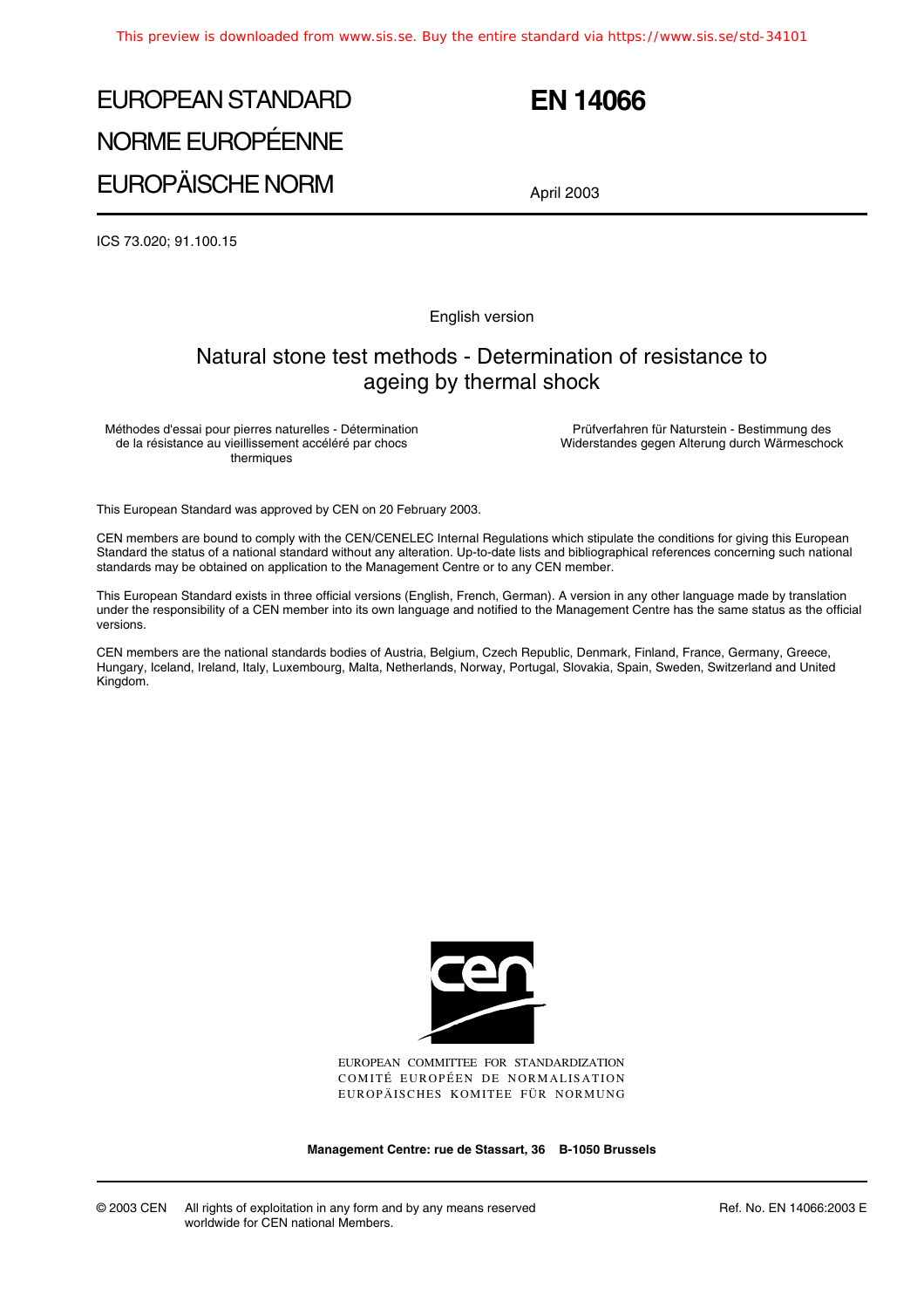## **Contents**

|                                     | page |  |
|-------------------------------------|------|--|
|                                     |      |  |
| 1                                   |      |  |
| $\mathbf{c}$                        |      |  |
| 3                                   |      |  |
| 4                                   |      |  |
| 5                                   |      |  |
| 6<br>6.1<br>6.2<br>6.3              |      |  |
| 6.4                                 |      |  |
| $\overline{7}$<br>7.1<br>7.2<br>7.3 |      |  |
| 8                                   |      |  |
| 9                                   |      |  |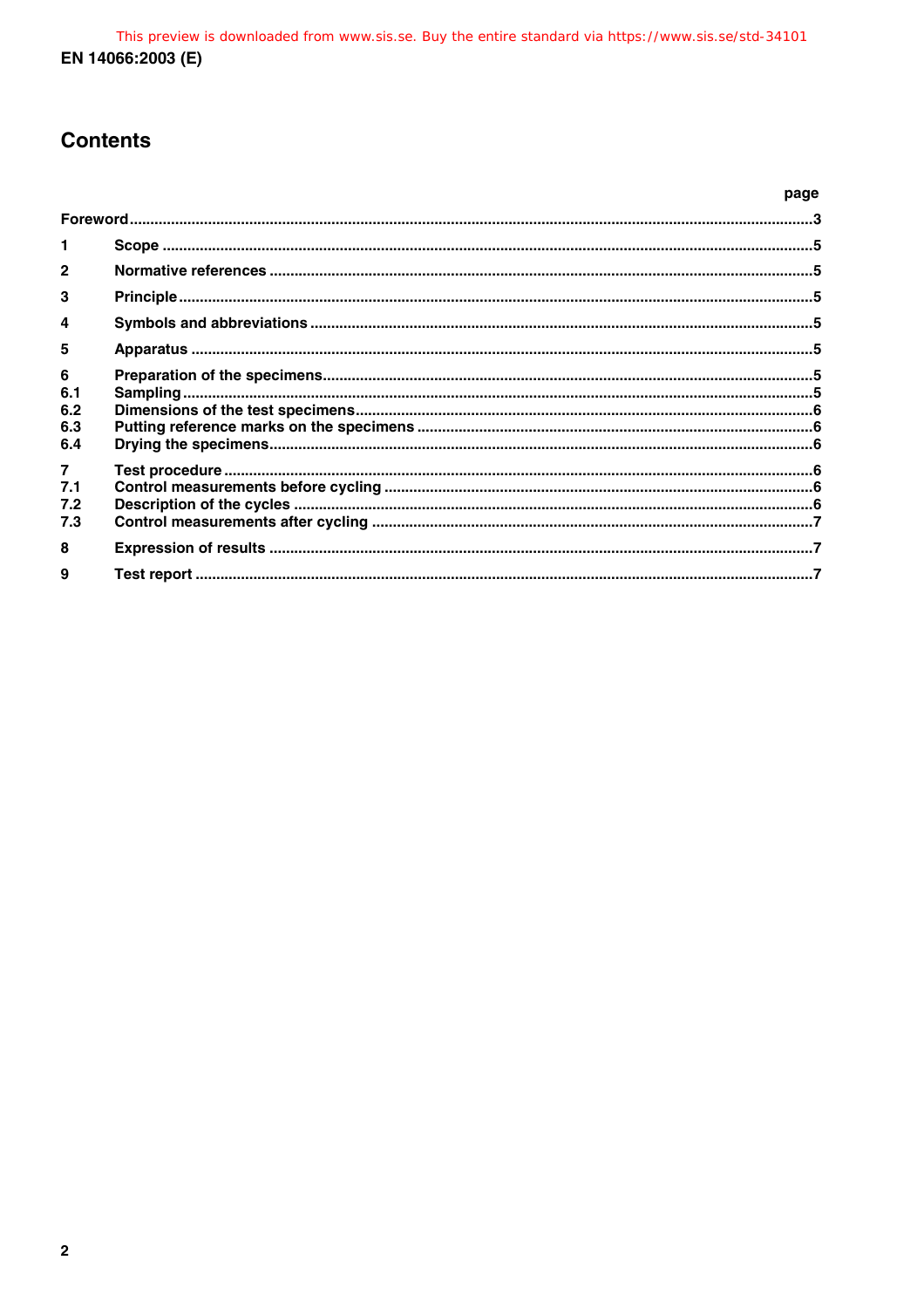## **Foreword**

This document EN 14066:2003 has been prepared by Technical Committee CEN /TC 246, "Natural stones", the secretariat of which is held by UNI.

This European Standard shall be given the status of a national standard, either by publication of an identical text or by endorsement, at the latest by October 2003, and conflicting national standards shall be withdrawn at the latest by October 2003.

This draft standard is one of the series of draft standards for tests on natural stone.

Test methods for natural stone consist of the following parts:

EN 1925, Natural stone test methods – Determination of water absorption coefficient by capillarity

EN 1926, Natural stone test methods – Determination of compressive strength

EN 1936, Natural stone test methods – Determination of real density and apparent density, and of total and open porosity

EN 12370, Natural stone test methods – Determination of resistance to salt crystallisation

EN 12372, Natural stone test methods – Determination of flexural strength under concentrated load

EN 12407, Natural stone test methods – Petrographic examination

EN 13161, Natural stone test methods – Determination of flexural strength under constant moment

EN 13364, Natural stone test methods – Determination of the breaking load at dowel hole

EN 13755, Natural stone test methods – Determination of water absorption at atmospheric pressure

EN 13373, Natural stone test methods – Determination of geometric characteristics on units

EN 13919, Natural stone test methods – Determination of resistance to ageing by  $SO<sub>2</sub>$  action in the presence of humidity

EN 14066, Natural stone test methods – Determination of resistance to ageing by thermal shock

prEN 14146, Natural stone test methods - Determination of the dynamic modulus of elasticity (by measuring the fundamental resonance frequency)

prEN 14147, Natural stone test methods – Determination of resistance to ageing by salt mist

prEN 14157, Natural stone test methods – Determination of the abrasion resistance

prEN 14158, Natural stone test methods – Determination of rupture energy

prEN 14205, Natural stone test methods – Determination of Knoop hardness

EN 14231, Natural stone test methods – Determination of the slip resistance by means of the pendulum tester

prEN 14579 , Natural stone test methods – Determination of sound speed propagation